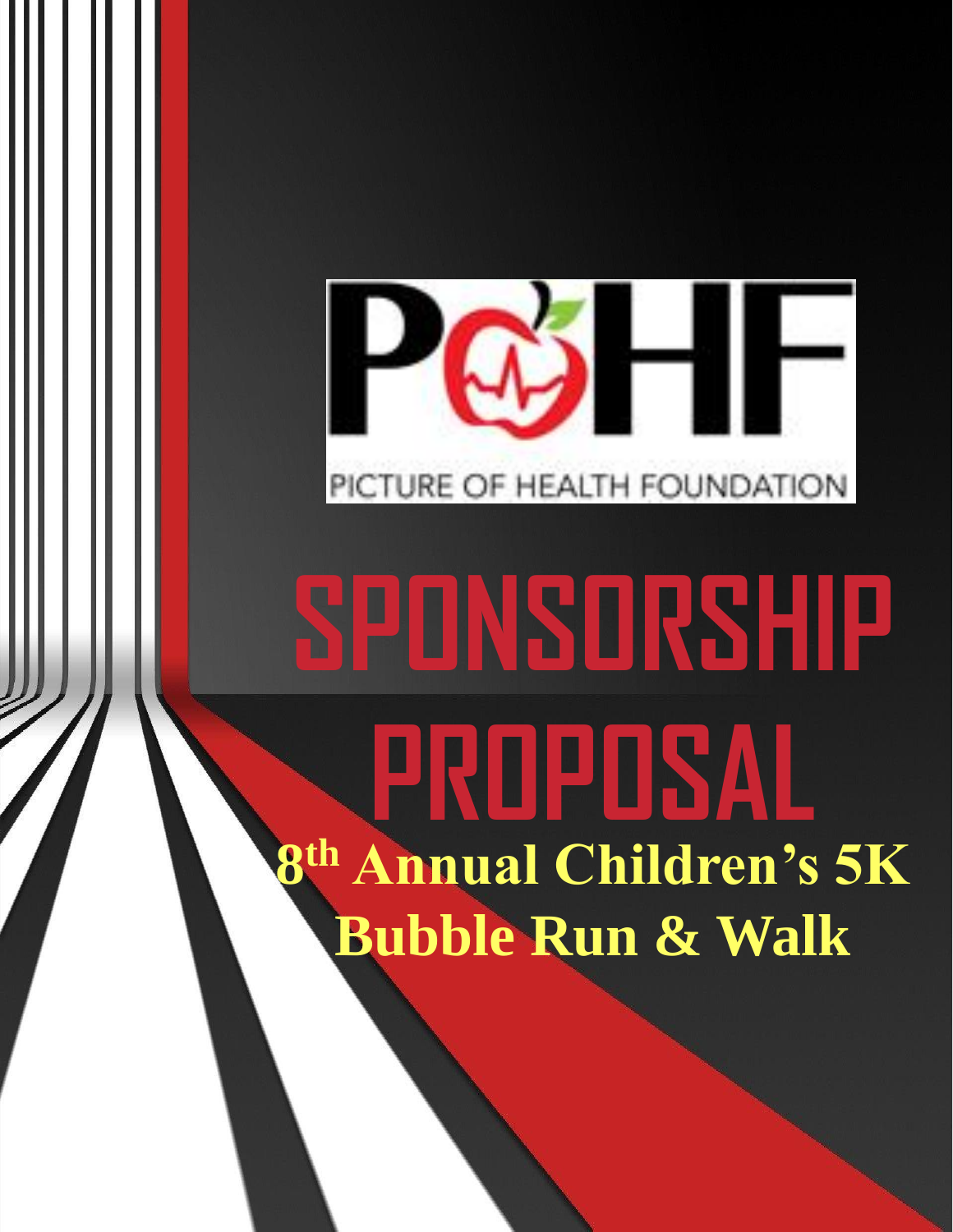# SPONSORSHIP OPPORTUNITY

Hello Sir/Madam,

Childhood obesity is at an all-time high leading to challenges and diseases including type 2 diabetes. With this in mind, Dr. Donovan Christie, MD and Jaqueline Christie, A.P.R.N., F.N.P.-C, Founders of Picture of Health Foundation (POFH) 501(c)(3) tax exempt organization, are hosting the **8 th Annual Children's 5K Bubble Run & Walk** and is asking for your support via sponsorship to collectively "be the change."

There is power in sponsorship. POHF goals are to involve several hundreds of Children to participate in the 5K Bubble Run & Walk encouraging regular physical activity and bring awareness and launch a movement for healthier living. Building a sponsor-advertiser relationship with Picture of Health Foundation, Inc is a great idea to promote any product, service or idea because it is a great way to reach lot of people increasing brand awareness, sales, and customers. For individuals, it's a great way to make an impact, share your cause, meet and connect with new people and feel a greater sense of purpose.

We are grateful if you could take a few minutes of your time to look at the sponsorship opportunities enclosed and generously support this unique and vital initiative. A member of our Sponsorship Committee looks forward to speaking with you as we dive in our social responsibility to "be the change." Please contact Erica Brooks at (770) 265-0168 or sponsors@pohfoundation.org if you have any questions.

Additional details of the **8 th Annual Children's 5K Bubble Run & Walk** can be viewed online via the website at the below link.

#### **<http://bit.ly/POHF5K2018>**

Thank you in advance for your support.

Jacqueline Christie APRN, MSN Certified Family Nurse Practitioner POHF President/Executive Coordinator [www.pohfoundation.org](https://nam01.safelinks.protection.outlook.com/?url=http://www.pohfoundation.org&data=02|01||d782b04e27664070427408d5f6dfe8a1|84df9e7fe9f640afb435aaaaaaaaaaaa|1|0|636686363993262376&sdata=2l1SOIWd92zoy8ZG/b6UNOuNoe70VgcrSjL4nnonVdU%3D&reserved=0)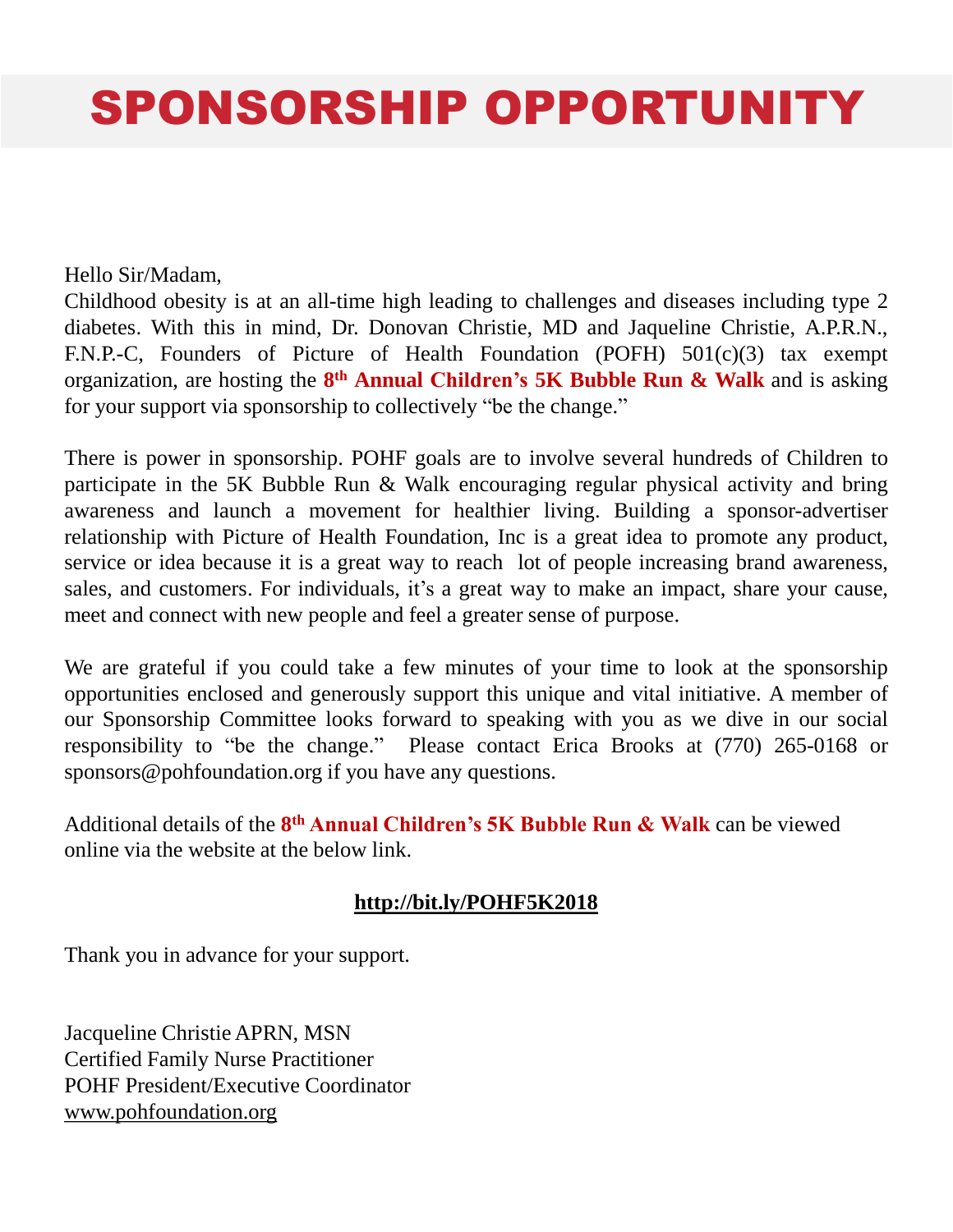# ABOUT US

**The Picture of Health Foundation (POHF), Inc. mission is to provide the community with health education and empower people to alter unhealthy lifestyles, thus increasing both life expectancy and quality. By educating the community on healthier lifestyle practices, it is the intent of the Picture of Health Foundation to reduce the ravages of obesity, heart disease, cancers and other lifestyle or self-inflicted disorders.**



# PICTURE OF HEALTH FOUNDATION

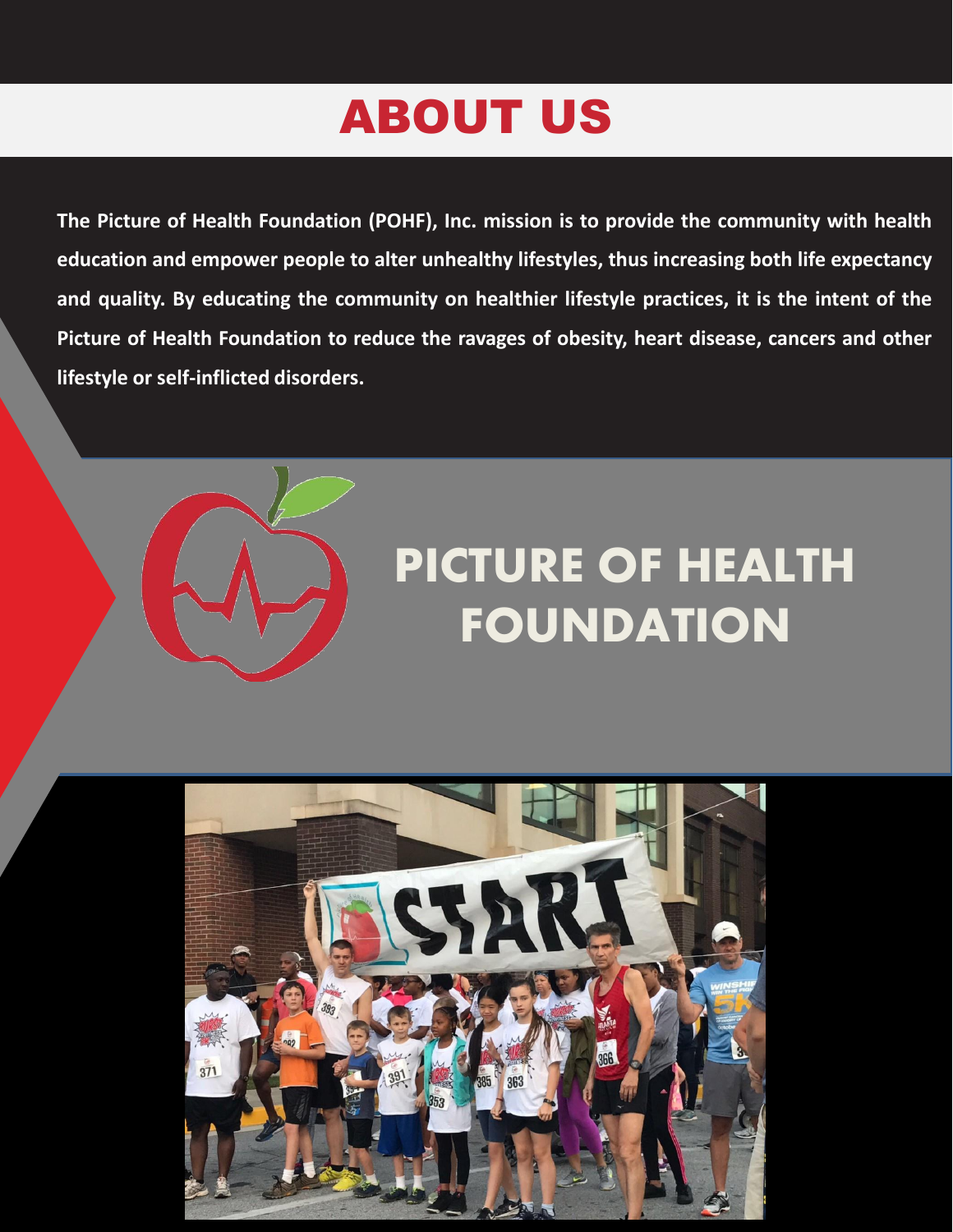## IMPACT OF EVENT ON SOCIETY IMPACT OF EVENT ON SOCIETY

**According to the Center of Disease Control, obesity during childhood can have a harmful effect on the body in a variety of ways. Children who have obesity are more likely to have one or more of the following, our program will promote healthy minds and bodies and thus improve quality of life.**

- **High blood pressure and high cholesterol, which are risk factors for cardiovascular disease (CVD).**
- **Increased risk of impaired glucose tolerance, insulin resistance, and type 2 diabetes.**
- **Breathing problems, such as asthma and sleep apnea.**
- **Joint problems and musculoskeletal discomfort.**
- **Fatty liver disease, gallstones, and gastro-esophageal reflux (i.e., heartburn).**

#### **Childhood obesity is also related to the following.**

- **Psychological problems such as anxiety and depression.**
- **Low self-esteem and lower self-reported quality of life.**
- **Social problems such as bullying and stigma.**

**Register here:**  <http://bit.ly/POHF5K2018>

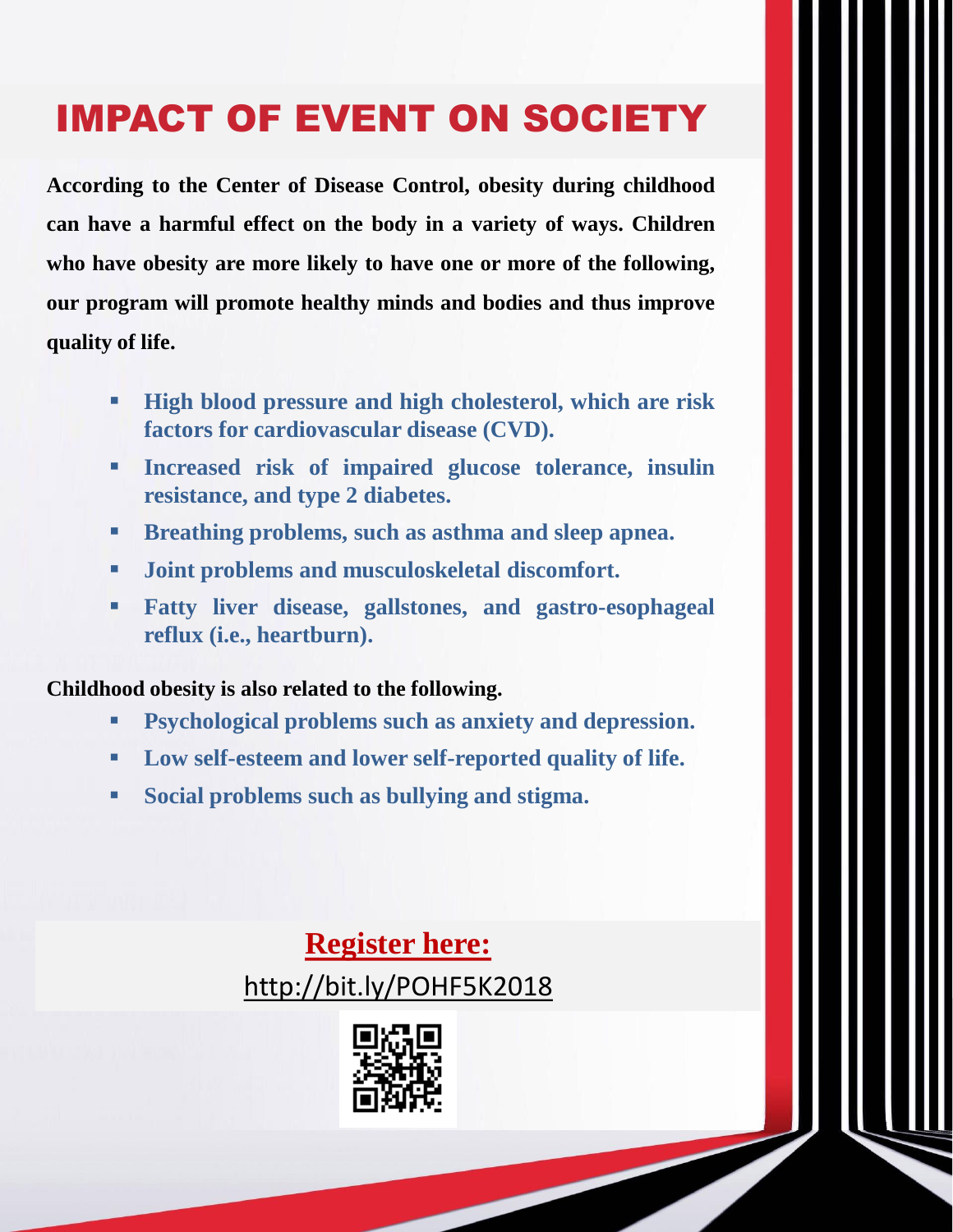### WHY YOU SHOULD SPONSOR US

#### **BRAND EXPOSURE**

**The opportunity to promote your brand and to maintain a high profile among key target audiences of the Picture of Health Foundation.**

#### **BRAND RELATIONSHIP**

**Opportunity to form corporate and community relationships and expose your brand to our key markets.**

## **BUSINESS IN THE SPOTLIGHT**

**Partnering with Picture of Health Foundation will help your brand stand out from the crowd. It enables you to prominently display your products and/or services.**

#### **HEIGNTNED VISIBILITY**

**Positive publicity from print and electronic media will help increase the visibility of your brand, product and/or services. You will benefit from media coverage that otherwise could be prohibitively costly.**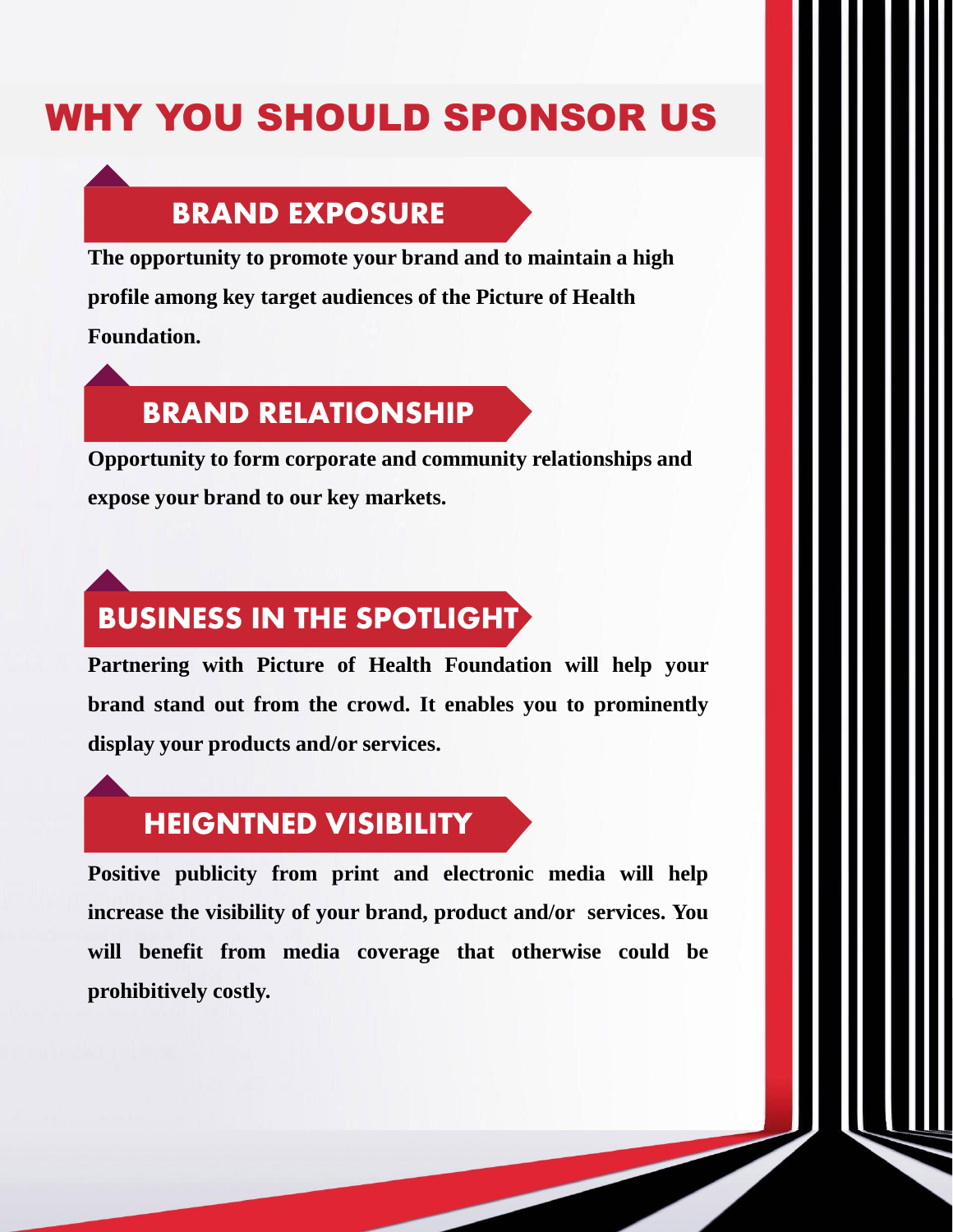